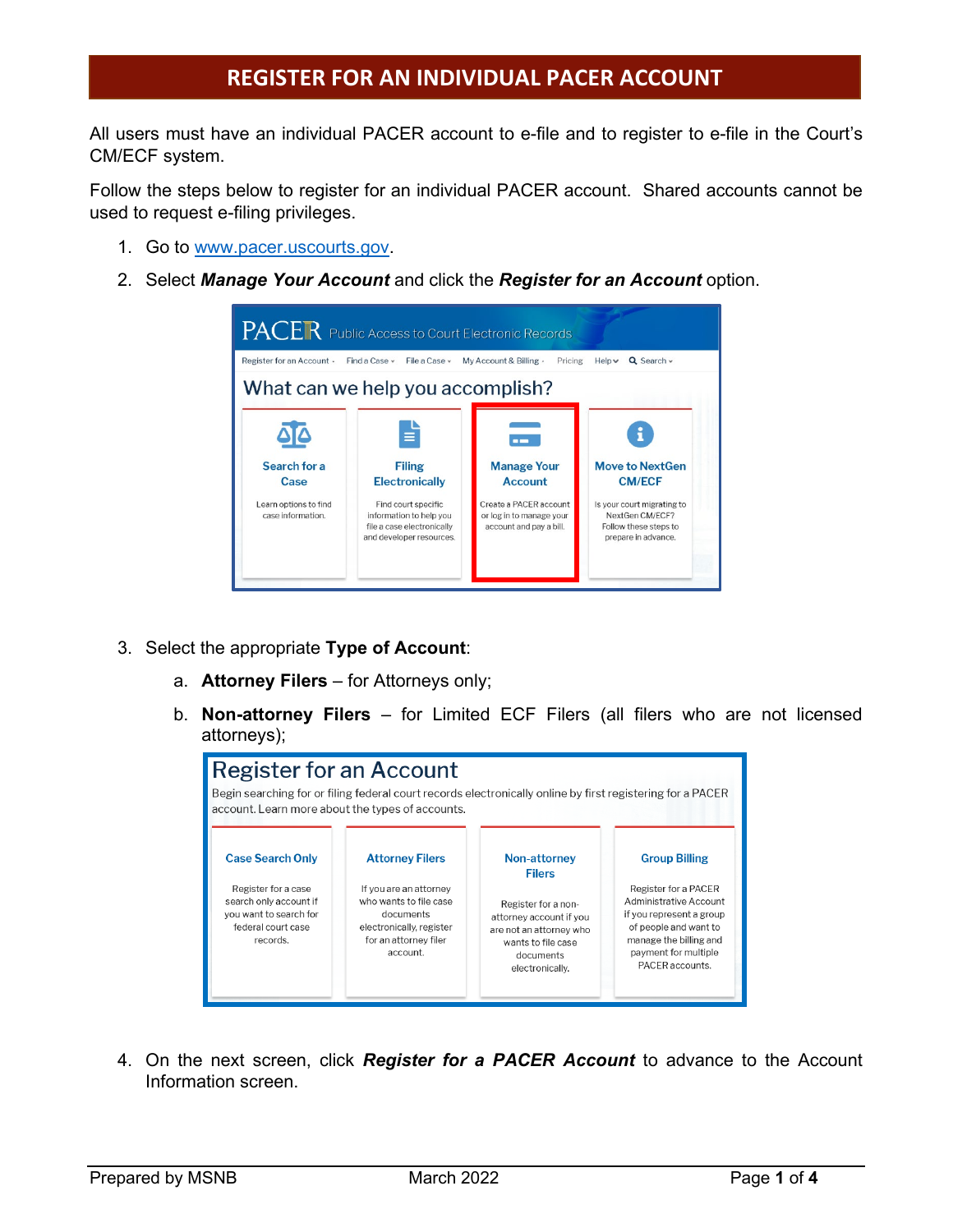5. Enter all required Account Information. Select **INDIVIDUAL** as the **User Type**. Click Next.

|                            | Attorney Admissions and/or E-File Registration                                       |
|----------------------------|--------------------------------------------------------------------------------------|
| <b>Account Information</b> |                                                                                      |
| * Required Information     |                                                                                      |
| Prefix                     | Select Prefix<br>$\checkmark$                                                        |
| First Name*                |                                                                                      |
| Middle Name                |                                                                                      |
| Last Name*<br>Generation   |                                                                                      |
|                            | $\checkmark$<br>Select Generation                                                    |
| Suffix                     | Select Suffix                                                                        |
| Date of Birth *            | 白<br>๏                                                                               |
| Firm/Office                |                                                                                      |
| Unit/Department            | ๏                                                                                    |
| Address <sup>*</sup>       |                                                                                      |
|                            |                                                                                      |
|                            |                                                                                      |
| Room/Suite                 |                                                                                      |
| City*                      |                                                                                      |
| State *                    | $\vee$ 2<br>Select State                                                             |
|                            |                                                                                      |
| Zip/Postal Code *          |                                                                                      |
| Country*                   | United States of America                                                             |
| Primary Phone*             | ๏                                                                                    |
| Alternate Phone            | ๏                                                                                    |
| <b>Text Phone</b>          | ๏                                                                                    |
| Fax Number                 | ๏                                                                                    |
| Email*                     | ๏                                                                                    |
| Confirm Email*             | ℯ                                                                                    |
| User Type*                 | <b>INDIVIDUAL</b><br>$\checkmark$<br>ℯ                                               |
|                            |                                                                                      |
|                            |                                                                                      |
|                            | Check here if this account will be used by an attorney appointed to the CJA Attorney |
| Panel                      |                                                                                      |
|                            |                                                                                      |
| User Verification *        |                                                                                      |
|                            | I'm not a robot<br>reCAPTCHA<br>Privacy - Terms                                      |
|                            | <b>Next</b><br>Reset<br>Cancel                                                       |

6. Enter a username and password. Select security questions and enter security answers. Click Next.

| * Required Information |                                               |
|------------------------|-----------------------------------------------|
| Generate Username      | <b>Check Username Available</b>               |
| Username *             |                                               |
| Password *             |                                               |
| Confirm Password *     |                                               |
|                        |                                               |
| Security Question 1 *  | Select a Question<br>$\overline{\phantom{a}}$ |
| Security Answer 1 *    |                                               |
| Security Question 2 *  | Select a Question                             |
| Security Answer 2 *    |                                               |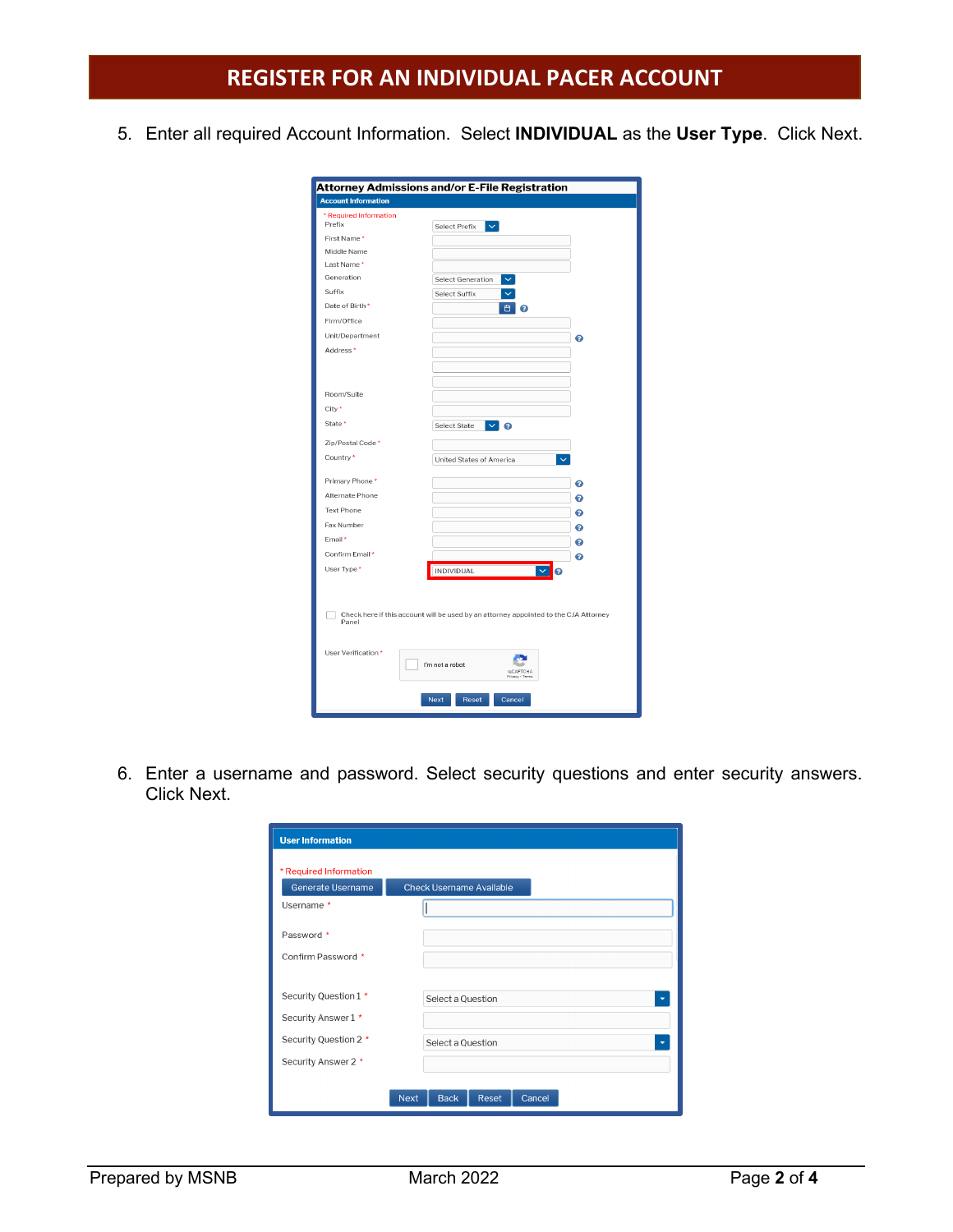- 7. The **Payment Information** screen below is **Optional**.
	- If you complete this screen, PACER will charge the credit card quarterly for PACER fees incurred during the usage of your account. (NOTE: Filing fees due to the Court must be paid on the same day as the associated filing.)
	- If you click Next without providing credit card information, PACER will send an activation code and instructions to the address you provided by U. S. Mail within 7 – 10 business days.

| <b>Payment Information</b>                                                                                                                                                                                                                                                                                                                                                                                                                                                                                                                                                  |                                                                                                                                                                                                                                                                                                                                                                                                                                                                                                                                                                                                                 |  |  |  |  |
|-----------------------------------------------------------------------------------------------------------------------------------------------------------------------------------------------------------------------------------------------------------------------------------------------------------------------------------------------------------------------------------------------------------------------------------------------------------------------------------------------------------------------------------------------------------------------------|-----------------------------------------------------------------------------------------------------------------------------------------------------------------------------------------------------------------------------------------------------------------------------------------------------------------------------------------------------------------------------------------------------------------------------------------------------------------------------------------------------------------------------------------------------------------------------------------------------------------|--|--|--|--|
| There is no registration fee. However, the Judicial Conference of the United States has<br>established a fee for access to information in PACER. All registered users will be charged as<br>follows:<br>· Use of PACER systems will generate a \$.10 per-page charge and is capped at \$3.00 for<br>single documents and case-specific reports that are more than 30 pages (e.g., docket<br>reports, creditor listings, and claims register), NOTE: The \$3.00 cap does not apply to<br>search returns, reports that are not case specific, lists of cases, or transcripts. |                                                                                                                                                                                                                                                                                                                                                                                                                                                                                                                                                                                                                 |  |  |  |  |
| · Audio files of court hearings retrieved via PACER will generate a \$2.40 per-file charge.<br>· Judicial opinions accessed via PACER will not generate a charge.<br>· If your usage does not exceed \$30 in a quarter, fees are waived.                                                                                                                                                                                                                                                                                                                                    |                                                                                                                                                                                                                                                                                                                                                                                                                                                                                                                                                                                                                 |  |  |  |  |
| code by U.S. mail in 7-10 business days.<br>below are required.<br>VISA PRINCES TEM DISCOVER                                                                                                                                                                                                                                                                                                                                                                                                                                                                                | Providing a credit card is optional. If you would like to register without providing a credit card,<br>click Next below without entering any information on this screen. For instant access to PACER.<br>we will validate the credit card information you provide here. There is no registration charge:<br>however, the credit card will be charged quarterly for any fees incurred. If you submit your<br>registration request without providing credit card information, you will receive an activation<br>** Credit card data is optional here. However, if you do provide a credit card, the marked fields |  |  |  |  |
| Account Holder                                                                                                                                                                                                                                                                                                                                                                                                                                                                                                                                                              |                                                                                                                                                                                                                                                                                                                                                                                                                                                                                                                                                                                                                 |  |  |  |  |
| Name *<br>Card Type *                                                                                                                                                                                                                                                                                                                                                                                                                                                                                                                                                       |                                                                                                                                                                                                                                                                                                                                                                                                                                                                                                                                                                                                                 |  |  |  |  |
| Account Number *                                                                                                                                                                                                                                                                                                                                                                                                                                                                                                                                                            | Select Card Type                                                                                                                                                                                                                                                                                                                                                                                                                                                                                                                                                                                                |  |  |  |  |
| Card Expiration<br>Date *                                                                                                                                                                                                                                                                                                                                                                                                                                                                                                                                                   | O1<br>2020                                                                                                                                                                                                                                                                                                                                                                                                                                                                                                                                                                                                      |  |  |  |  |
| Use billing address                                                                                                                                                                                                                                                                                                                                                                                                                                                                                                                                                         |                                                                                                                                                                                                                                                                                                                                                                                                                                                                                                                                                                                                                 |  |  |  |  |
| Address <sup>*</sup>                                                                                                                                                                                                                                                                                                                                                                                                                                                                                                                                                        |                                                                                                                                                                                                                                                                                                                                                                                                                                                                                                                                                                                                                 |  |  |  |  |
| City *                                                                                                                                                                                                                                                                                                                                                                                                                                                                                                                                                                      |                                                                                                                                                                                                                                                                                                                                                                                                                                                                                                                                                                                                                 |  |  |  |  |
| State *                                                                                                                                                                                                                                                                                                                                                                                                                                                                                                                                                                     | Select State                                                                                                                                                                                                                                                                                                                                                                                                                                                                                                                                                                                                    |  |  |  |  |
| Zip/Postal Code *                                                                                                                                                                                                                                                                                                                                                                                                                                                                                                                                                           |                                                                                                                                                                                                                                                                                                                                                                                                                                                                                                                                                                                                                 |  |  |  |  |
| Country *                                                                                                                                                                                                                                                                                                                                                                                                                                                                                                                                                                   | United States of America                                                                                                                                                                                                                                                                                                                                                                                                                                                                                                                                                                                        |  |  |  |  |
|                                                                                                                                                                                                                                                                                                                                                                                                                                                                                                                                                                             | I authorize the PACER Service Center to charge the above credit card once a quarter for<br>any PACER fees due. *                                                                                                                                                                                                                                                                                                                                                                                                                                                                                                |  |  |  |  |
|                                                                                                                                                                                                                                                                                                                                                                                                                                                                                                                                                                             | Note: We protect the security of your information during transmission using Secure Sockets<br>Layer (SSL) software, which encrypts information you submit.                                                                                                                                                                                                                                                                                                                                                                                                                                                      |  |  |  |  |
|                                                                                                                                                                                                                                                                                                                                                                                                                                                                                                                                                                             | Reset<br>Cancel<br><b>Back</b><br><b>Next</b>                                                                                                                                                                                                                                                                                                                                                                                                                                                                                                                                                                   |  |  |  |  |

8. After reading the policies and procedures, check the box acknowledging that you have done so, and click **Submit**.